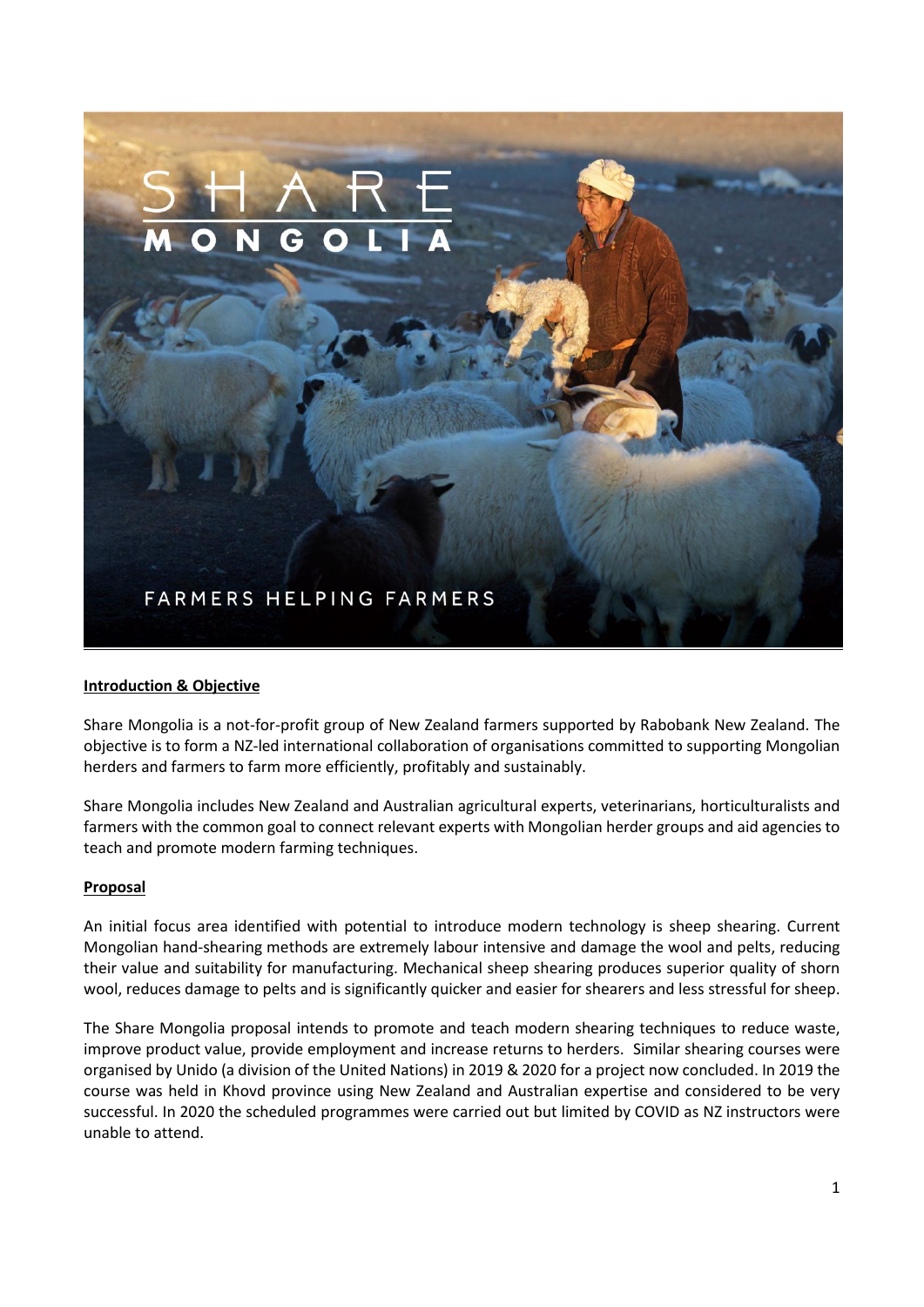The Share Mongolia initiative is a continuation and expansion of the Unido project and will seek support for a range of initiatives that have now been tested in country and are showing returns for participants in line with Share Mongolia's objectives. UNIDO calculated that mechanical shearing has the potential to create 4,000 seasonal jobs in Mongolia, many of which would be filled by women. Mechanically shorn wool and pelts demand twice the price of the current product.

The initial objectives of this shearing course proposal are to:

- 1. Improve Mongolian sheep-herder incomes through improved financial returns from sheep pelts and fibre
- 2. Create additional employment opportunities, particularly among Mongolian youth, by giving them skills that they can on-sell in their rural domestic market to sheep-herders
- 3. Organise opportunities for trained Mongolian shearers to travel to New Zealand and Australia to assist with the seasonal shortage of shearers, improving their shearing skills and generating additional income.



Traditional Mongolian Sheep shearing

#### **Shearing Courses**

The project goal is to provide 150 Mongolian Herders per year with the skills and equipment to start their own businesses. This programme will be delivered by a team of New Zealand instructors who will visit and run the shearing courses during the Mongolian shearing season. We aim to hold six courses per year with twenty five trainees at each course. Mongolian shearers (from the 2019 course) will also be asked to assist with teaching at the course to further improve their skills with the intention of holding their own courses in future years. New Zealand based instructors will pay most of their own international travel costs and provide their time free of charge. Funding is being sought to purchase the shearing equipment and pay domestic travel and accommodation costs for the instructors.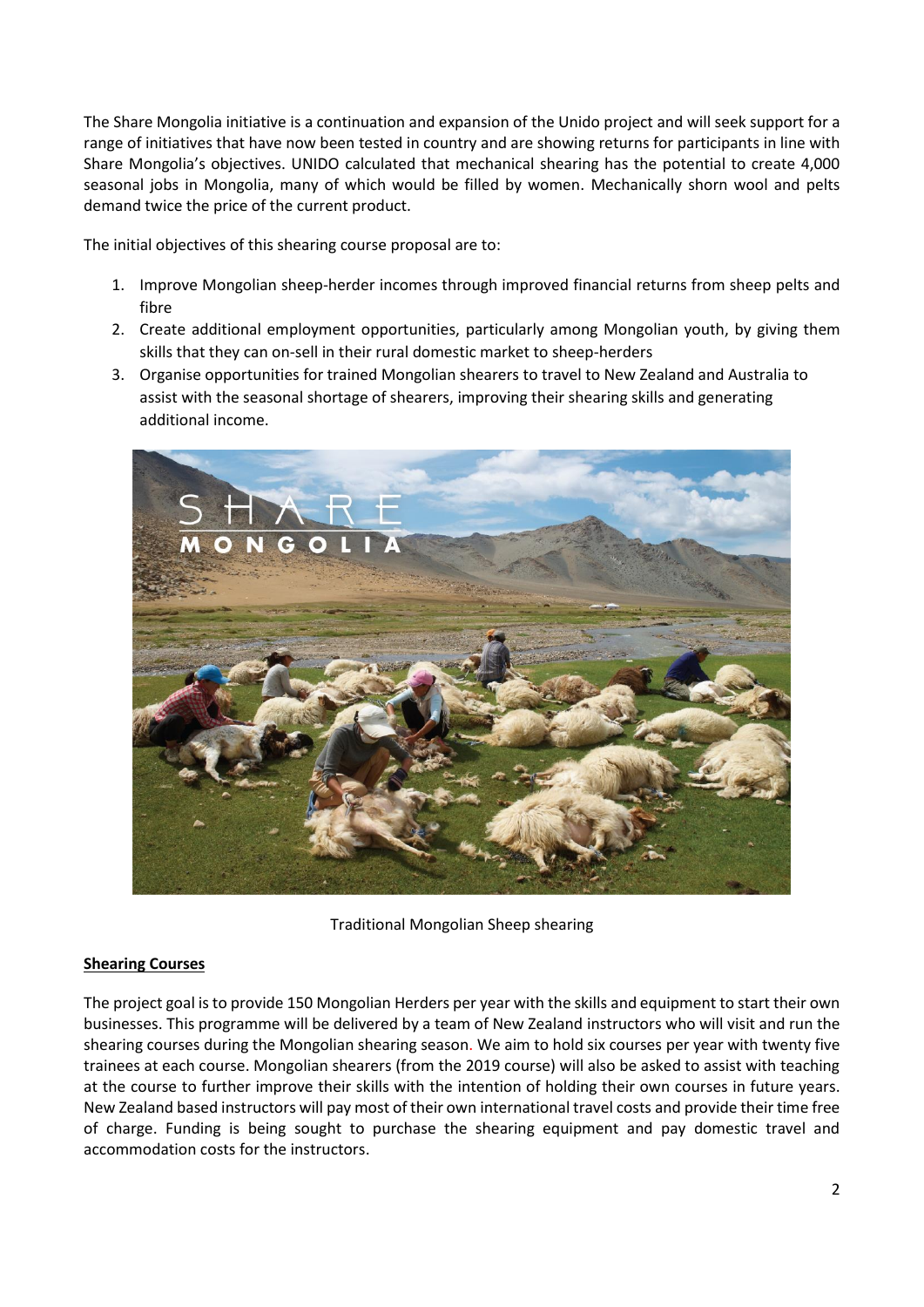## **Shearing Course Plan**

Each shearing course will be held over five days. Skilled shearing and wool handling instructors will teach equipment set up and preparation, blade sharpening and maintenance, sheep shearing techniques, health and safety and wool sorting.

## **Course Equipment Requirements**

- One shearing machine per five trainees
- One grinder per course
- Electricity source, leads and plugs capable of powering five electric shearing machines
- Sheep to shear (100 sheep required per day)
- Pens to restrain sheep
- Wool packs to store and transport shorn wool

## **Shear Mongolia will provide**

- Experienced shearing instructors, including NZ champions and world record holders
- Wool handling experts to advise on wool sorting, storage and transportation
- Written instruction booklets
- Ongoing support after training

#### **Mongolian Partner to provide**

- Twenty-five trainee shearers
- 
- 100 sheep to shear per day
- Transportation, meals and accommodation for shearing instructors
- Electricity source

#### **Shearing course costs and funding**

The major cost of each course will be the purchase of the required shearing machines. These will be gifted to the trained Mongolian shearers after the courses. The cost of purchasing shearing equipment and subsidising instructor expenses is (estimated) US\$14,000 per course. This may be partially funded by trainees or herder groups and Share Mongolia has approached government and aid agencies for additional support.

# **Other projects undertaken as part of this initiative**

As well as organising the actual training in Mongolia, Share Mongolia is also working on a number of other projects to assist shearing in Mongolia. Projects we have completed to date include;

- Translating existing written shearing instruction booklets into the Mongolian language
- Adapting an on-line shearing training program to suit the Mongolian market with Mongolian translation

# Suitable location to hold the course **Trainee sheep shearing at 2020 Gobi Course**